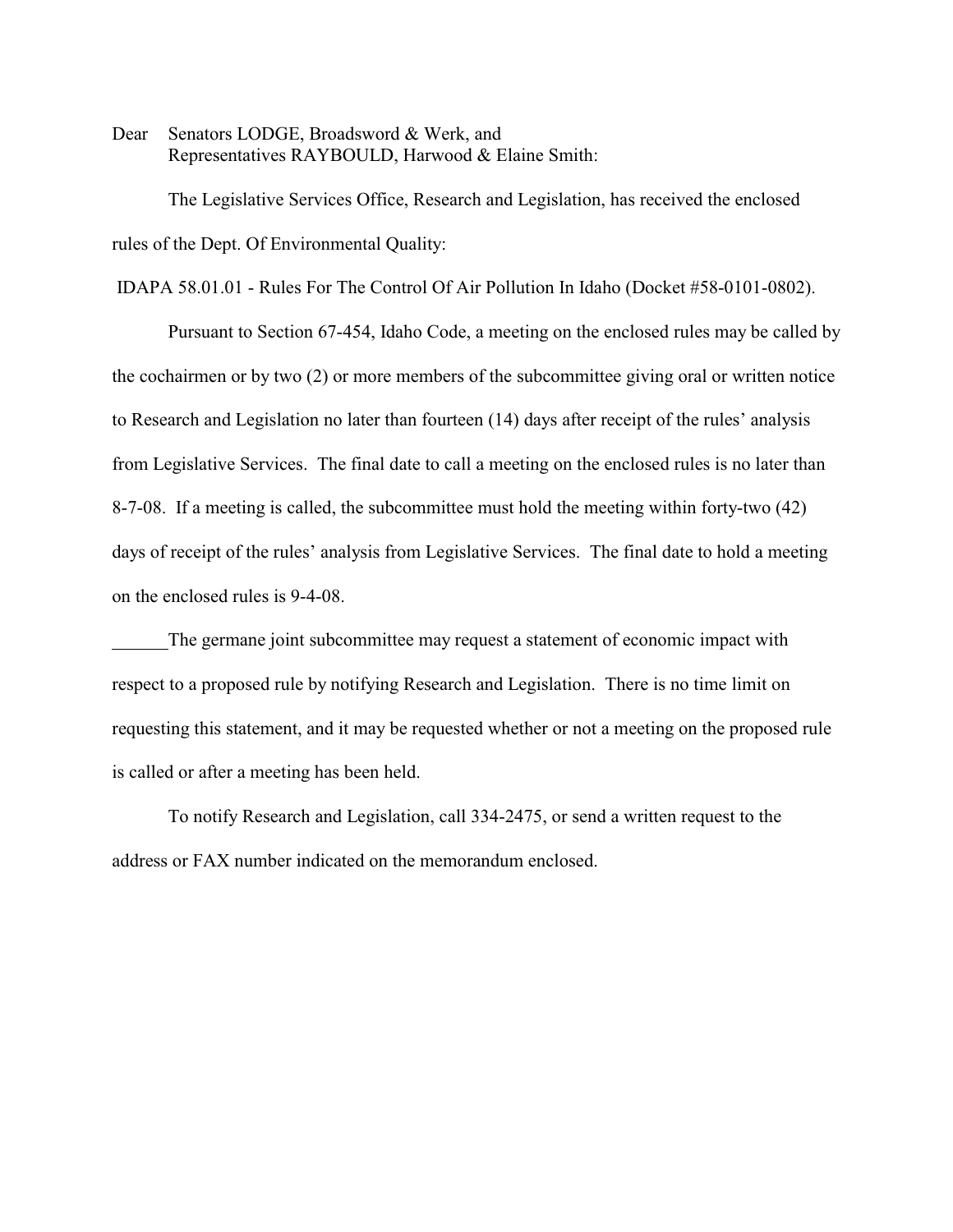## **MEMORANDUM**

| TO:      | Rules Review Subcommittee of the Senate Health and Welfare Committee and the<br>House Environment, Energy and Technology Committee |
|----------|------------------------------------------------------------------------------------------------------------------------------------|
| FROM:    | Principal Legislative Research Analyst, Katharine Gerrity                                                                          |
| DATE:    | July 21, 2008                                                                                                                      |
| SUBJECT: | Department of Environmental Quality                                                                                                |
|          | IDAPA 58.01.01 - Rules For The Control Of Air Pollution In Idaho<br>(Docket #58-0101-0802)                                         |

The Department of Environmental Quality submits notice of proposed rule at IDAPA 58.01.01 - Rules for the Control of Air Pollution in Idaho. According to the Department, the rulemaking is proposed to ensure that Idaho's rules are consistent with federal regulations as mandated by the EPA for approval of Idaho's Title V Operating Permit Program and to fulfill the requirements of Idaho's delegation agreement with the EPA. The proposed rule updates citations to federal regulations that are incorporated by reference which were revised as of July 1, 2008. Negotiated rulemaking was not conducted.

We have no specific comments or suggestions based on our review of this rule. The temporary and proposed rule appears to be authorized by Sections 39-105 and 39-107, Idaho Code.

cc: Department of Environmental Quality Paula J. Wilson Martin Bauer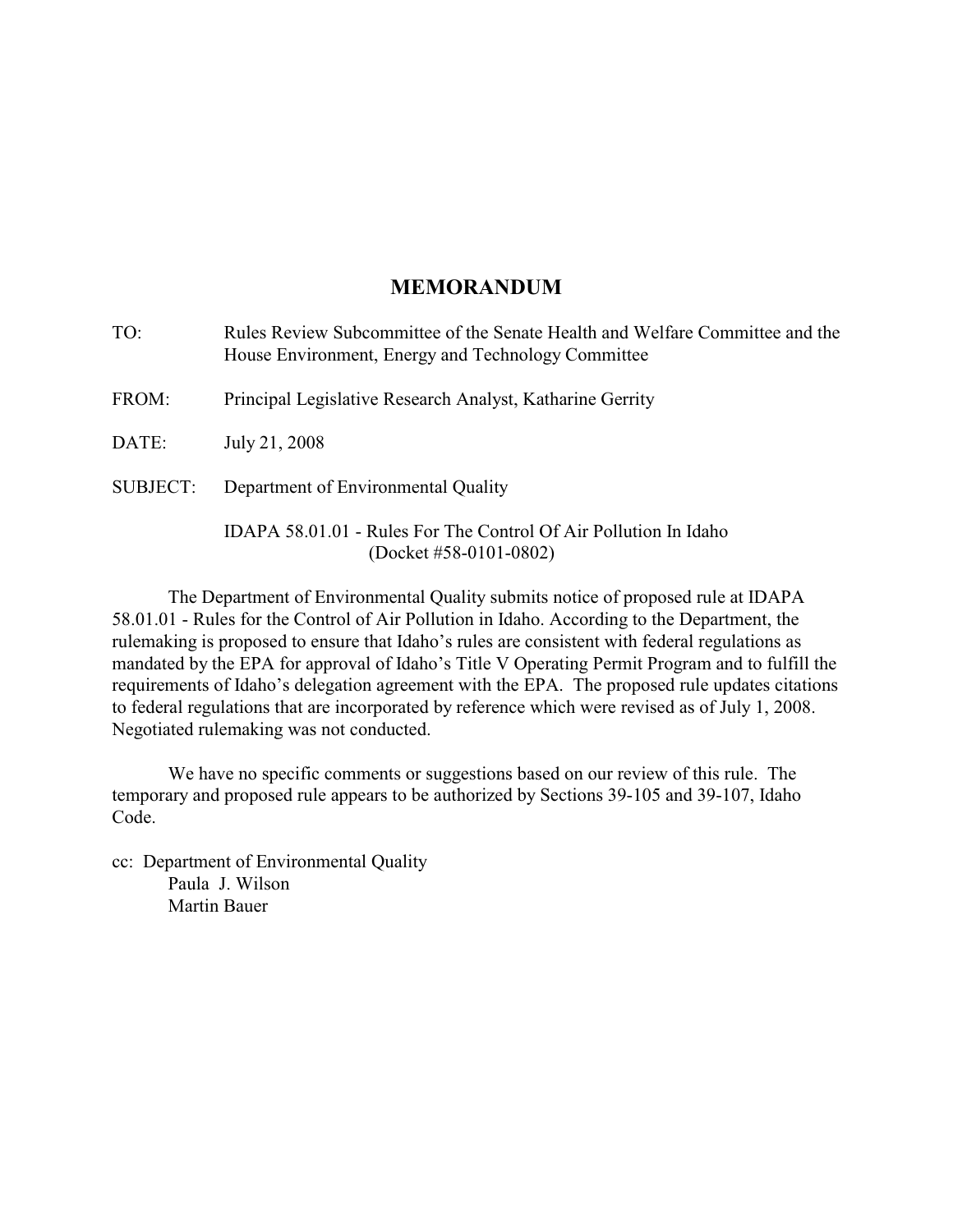# **IDAPA 58 - DEPARTMENT OF ENVIRONMENTAL QUALITY**

**58.01.01 - RULES FOR THE CONTROL OF AIR POLLUTION IN IDAHO**

## **DOCKET NO. 58-0101-0802**

## **NOTICE OF RULEMAKING - PROPOSED RULE**

**AUTHORITY:** In compliance with Section 67-5221(1), Idaho Code, notice is hereby given that this agency has initiated proposed rulemaking procedures. The action is authorized by Sections 39-105 and 39-107, Idaho Code. This rulemaking updates citations to the federal regulations incorporated by reference as mandated by the U.S. Environmental Protection Agency (EPA) for approval of the state's Title V Operating Permit Program pursuant to 40 CFR Part 70 and fulfilling the requirements of Idaho's delegation agreement with EPA under Section 112(l) of the Clean Air Act.

**PUBLIC HEARING SCHEDULE:** A public hearing concerning this proposed rulemaking will be held as follows:

**Tuesday, September 9, 2008, 4 p.m.**

### **Department of Environmental Quality Conference Room B 1410 N. Hilton, Boise, Idaho**

The hearing site(s) will be accessible to persons with disabilities. Requests for accommodation must be made no later than five (5) days prior to the hearing. For arrangements, contact the undersigned at (208) 373-0418.

**DESCRIPTIVE SUMMARY:** This rulemaking is necessary to ensure that the Rules for the Control of Air Pollution in Idaho are consistent with federal regulations. This proposed rule updates citations to federal regulations incorporated by reference at Sections 008 and 107 to include those revised as of July 1, 2008.

Members of the regulated community who may be subject to Idaho's air quality rules as well as special interest groups, public officials, or members of the public who have an interest in the regulations of air emissions from sources in Idaho may be interested in commenting on this proposed rule. The proposed rule text is in legislative format. Language the agency proposes to add is underlined. Language the agency proposes to delete is struck out. It is these additions and deletions to which public comment should be addressed.

After consideration of public comments, DEQ intends to present the final proposal to the Board of Environmental Quality at the October 2008 Board meeting for adoption as a pending rule. The rule is expected to be final and effective upon adjournment of the 2009 legislative session if adopted by the Board and approved by the Legislature.

**NEGOTIATED RULEMAKING:** Due to the nature of this rulemaking, negotiations were not held.

**IDAHO CODE SECTION 39-107D STATEMENT:** This proposed rule does not regulate an activity not regulated by the federal government, nor is it broader in scope or more stringent than federal regulations.

**FISCAL IMPACT STATEMENT:** The following is a specific description, if applicable, of any negative fiscal impact on the state general fund greater than ten thousand dollars (\$10,000) during the fiscal year: Not applicable.

**ASSISTANCE ON TECHNICAL QUESTIONS AND SUBMISSION OF WRITTEN COMMENTS:** For assistance on technical questions concerning this rulemaking, contact Martin Bauer at (208) 373-0440 or martin.bauer@deq.idaho.gov.

Anyone may submit written comments by mail, fax or e-mail at the address below regarding this proposed rule. DEQ will consider all written comments received by the undersigned on or before September 9, 2008.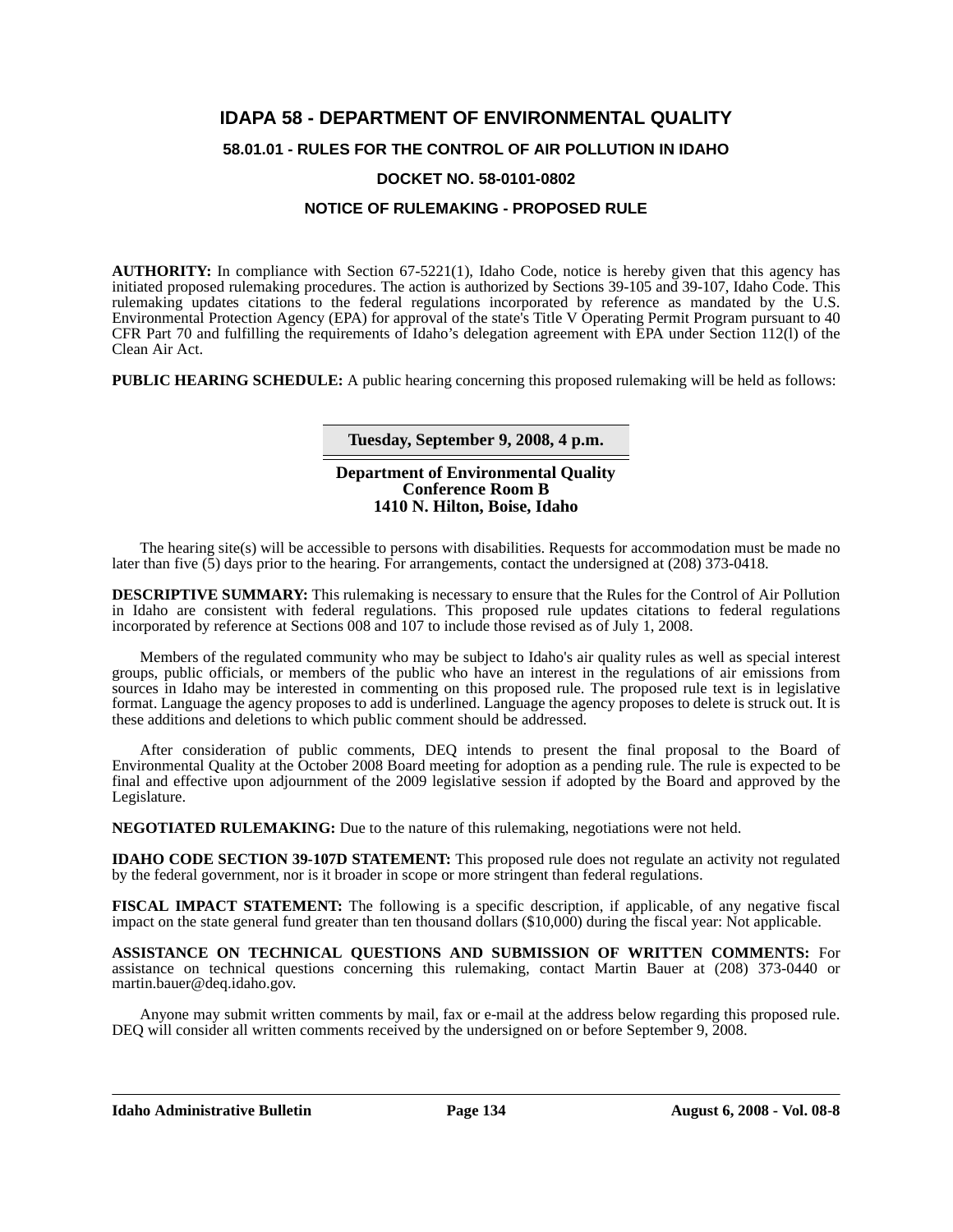DATED this 3rd day of July, 2008.

Paula J. Wilson Hearing Coordinator Department of Environmental Quality  $1410$  N. Hilton Boise, Idaho 83706-1255 (208)373-0418/Fax No. (208)373-0481 paula.wilson@deq.idaho.gov

### **THE FOLLOWING IS THE TEXT OF DOCKET NO. 58-0101-0802**

## **008. DEFINITIONS FOR THE PURPOSES OF SECTIONS 300 THROUGH 386.**

|                     | 01. | <b>Affected States. All States:</b>                                                                                                                                                                                                                                                              | $(5-1-94)$  |
|---------------------|-----|--------------------------------------------------------------------------------------------------------------------------------------------------------------------------------------------------------------------------------------------------------------------------------------------------|-------------|
| Idaho; or           | a.  | Whose air quality may be affected by the emissions of the Tier I source and that are contiguous to                                                                                                                                                                                               | $(5-1-94)$  |
|                     | b.  | That are within fifty (50) miles of the Tier I source.                                                                                                                                                                                                                                           | $(5-1-94)$  |
|                     | 02. | Allowance. An authorization allocated to a Phase II source by the EPA to emit during or after a<br>specified calendar year, one (1) ton of sulfur dioxide.                                                                                                                                       | $(5-1-94)$  |
|                     | 03. | Applicable Requirement. All of the following if approved or promulgated by EPA as they apply<br>to emissions units in a Tier I source (including requirements that have been promulgated through rulemaking at the<br>time of permit issuance but which have future-effective compliance dates): | $(5-1-94)$  |
|                     | а.  | Any standard or other requirement provided for in the applicable state implementation plan,<br>including any revisions to that plan that are specified in 40 CFR Parts 52.670 through 52.690.                                                                                                    | $(5-1-94)$  |
|                     | b.  | Any term or condition of any permits to construct issued by the Department pursuant to Sections<br>200 through 223 or by EPA pursuant to 42 U.S.C. Sections 7401 through 7515; provided that terms or conditions<br>relevant only to toxic air pollutants are not applicable requirements.       | $(4-5-00)$  |
|                     | c.  | Any standard or other requirement under 42 U.S.C. Section 7411 including 40 CFR Part 60;                                                                                                                                                                                                         | $(5-1-94)$  |
| CFR Part 63;        | d.  | Any standard or other requirement under 42 U.S.C. Section 7412 including 40 CFR Part 61 and 40                                                                                                                                                                                                   | $(5-1-94)$  |
| 7651 <sub>o</sub> : | e.  | Any standard or other requirement of the acid rain program under 42 U.S.C. Sections 7651 through                                                                                                                                                                                                 | $(5-1-94)$  |
|                     | f.  | Any requirements established pursuant to 42 U.S.C. Section $7414(a)(3)$ , 42 U.S.C. Section<br>7661c(b) or Sections 120 through 128 of these rules;                                                                                                                                              | $(3-23-98)$ |
| 7429;               | g.  | Any standard or other requirement governing solid waste incineration, under 42 U.S.C. Section                                                                                                                                                                                                    | $(5-1-94)$  |

7429; (5-1-94)

**h.** Any standard or other requirement for consumer and commercial products and tank vessels, under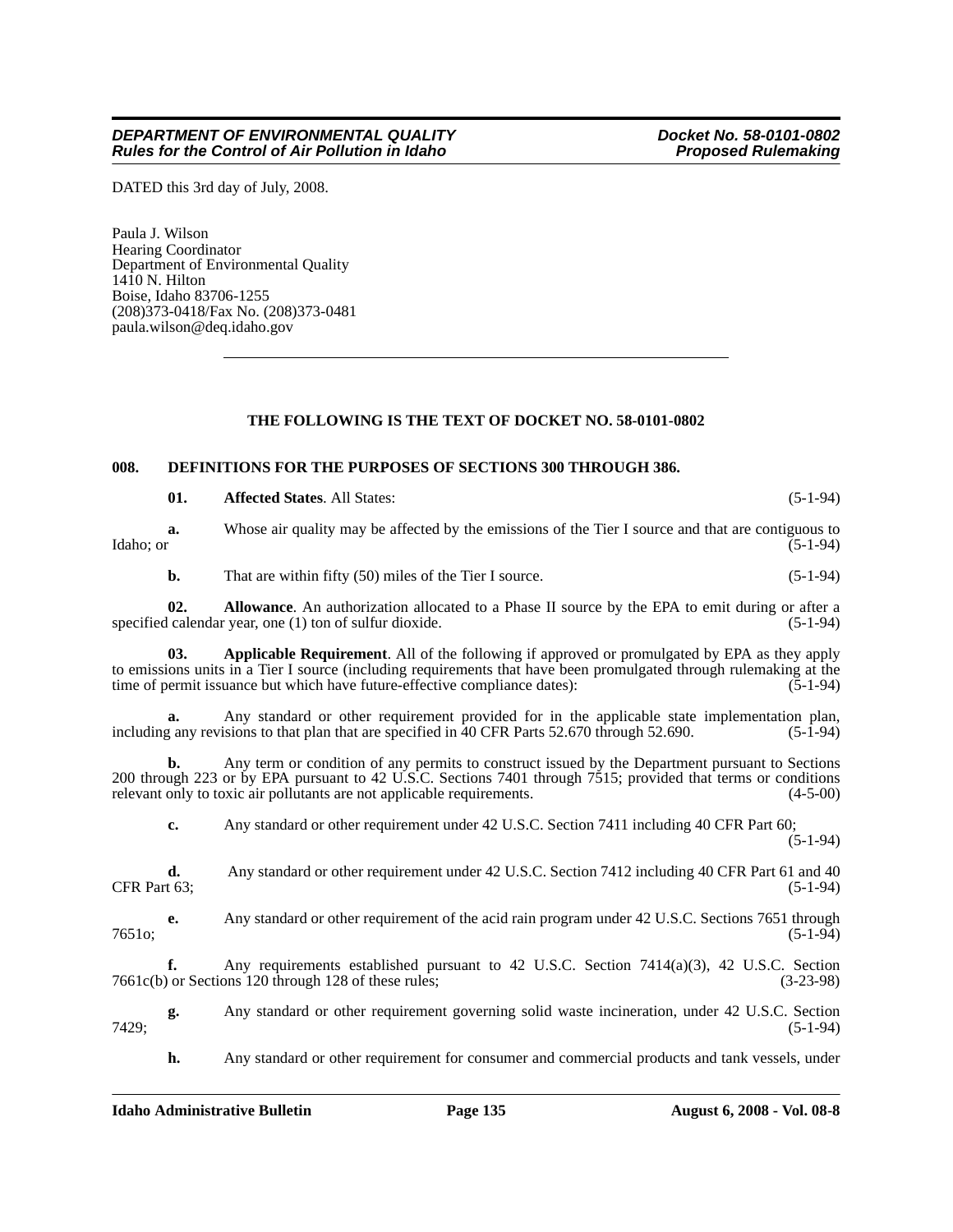compliance plans for the Phase II unit.

public participation and affected State review.

has the potential to emit seventy (70) tpy or more of PM-10. (5-1-94)

ii. The facility is located in a "serious" carbon monoxide nonattainment area in which stationary sources are significant contributors to carbon monoxide levels and the facility has the potential to emit fifty (50) tpy or more of carbon monoxide. (5-1-94)

**Idaho Administrative Bulletin Page 136 August 6, 2008 - Vol. 08-8**

## **b.** For non-attainment areas: (3-23-98)

i. The facility emits or has the potential to emit ten (10) tons per year (tpy) or more of any hazardous air pollutant, other than radionuclides, which has been listed pursuant to 42 U.S.C. Section 7412(b); provided that emissions from any oil or gas exploration or production well (with its associated equipment) and emissions from any oil or gas pipeline compressor or pump station shall not be aggregated with emissions from other similar emission units within the facility. (5-1-94)

any hazardous air pollutants, other than radionuclides, which have been listed pursuant to 42 U.S.C. 7412(b); provided that emissions from any oil or gas exploration or production well (with its associated equipment) and emissions from any oil or gas pipeline compressor or pump station shall not be aggregated with emissions from other similar emission units within the facility. (5-1-94)

ii. The facility emits or has the potential to emit twenty-five (25) tpy or more of any combination of

i. The facility is located in a "serious" particulate matter (PM-10) nonattainment area and the facility

**10. Major Facility**. A facility (as defined in Section 006) is major if the facility meets any of the following criteria: (3-23-98)

and reasonably unforeseeable events beyond the control of the owner or operator, including acts of God, which situation requires immediate corrective action to restore normal operation and that causes the Tier I source to exceed a technology-based emission limitation under the Tier I operating permit due to unavoidable increases in emissions attributable to the emergency. An emergency shall not include noncompliance to the extent caused by improperly designed equipment, lack of preventative maintenance, careless or improper operation, or operator error.

**i.** Any standard or other requirement under 42 U.S.C. Sections 7671 through 7671q including 40 CFR Part 82. (5-1-94)

**04. Designated Representative**. A responsible person or official authorized by the owner or operator

**05. Draft Permit**. The version of a Tier I operating permit that is made available by the Department for articipation and affected State review. (5-1-94)

**Emergency**. For the purposes of Section 332, an emergency is any situation arising from sudden

Sections 7470 through 7492, but only as applied to temporary sources receiving Tier I operating permits under<br>Section 324. (5-1-94) Section 324.  $(5-1-94)$ 

of a Phase II unit to represent the owner or operator in matters pertaining to the holding, transfer, or disposition of allowances allocated to a Phase II unit, and the submission of and compliance with permits, permit applications, and

Any ambient air quality standard or increment or visibility requirement provided in 42 U.S.C.

**07.** Final Permit. The version of a Tier I permit issued by the Department that has completed all rocedures required in Sections 364 and 366.

review procedures required in Sections 364 and 366.

**08.** General Permit. A Tier I permit issued pursuant to Section 335. (3-23-98)

**09. Insignificant Activity**. Those activities that qualify as insignificant in accordance with Section

317. (3-23-98)

## *DEPARTMENT OF ENVIRONMENTAL QUALITY* Department of the Control of Air Pollution in Idaho<br>Rules for the Control of Air Pollution in Idaho *Rules for the Control of Air Pollution in Idaho* 42 U.S.C. Sections  $7511b(e)$  and (f); and (f) (5-1-94)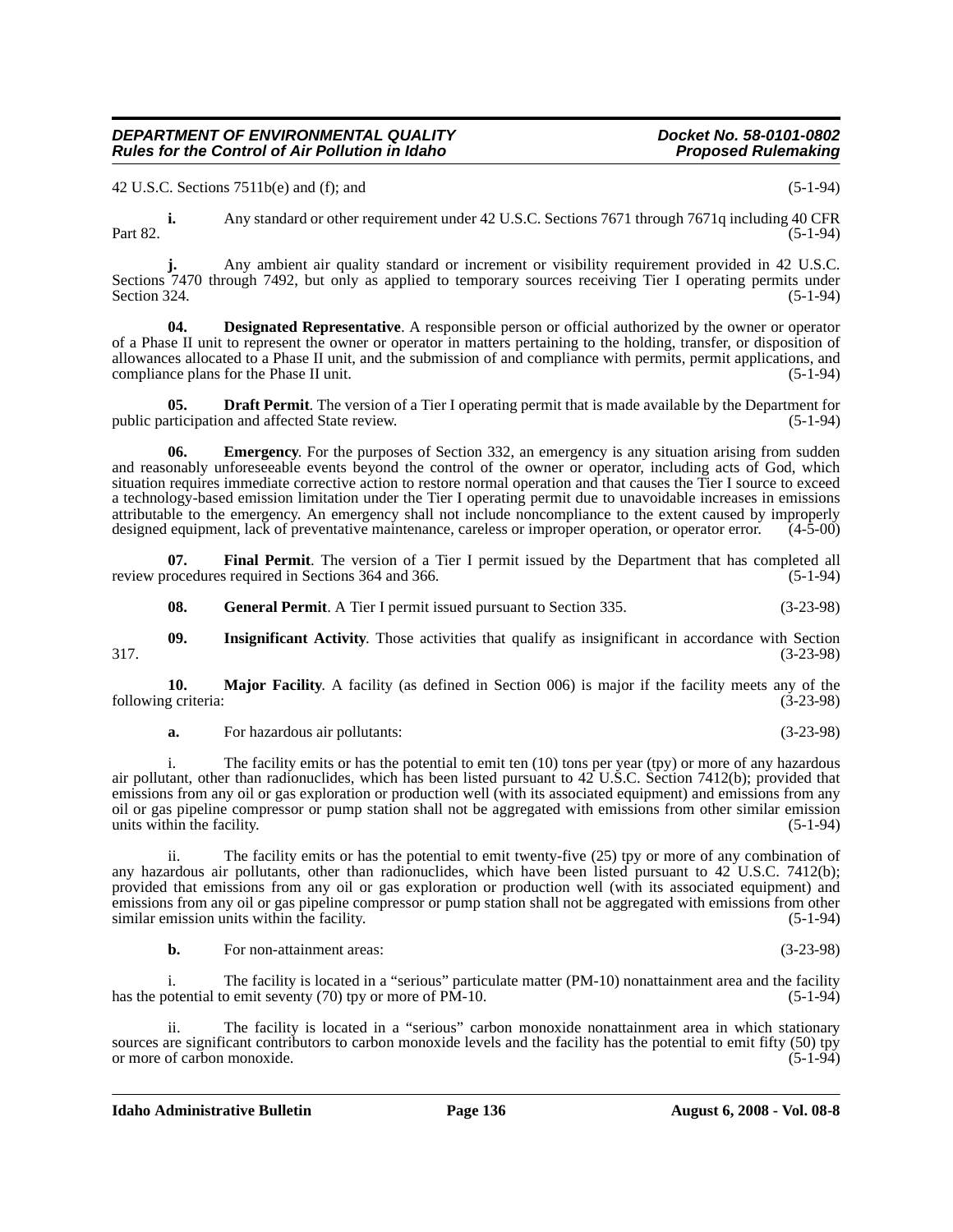iii. The facility is located in an ozone transport region established pursuant to 42 U.S.C. Section 7511c and the facility has the potential to emit fifty (50) tpy or more of volatile organic compounds. (5-1-94)

iv. The facility is located in an ozone nonattainment area and, depending upon the classification of the nonattainment area, the facility has the potential to emit the following amounts of volatile organic compounds or oxides of nitrogen; provided that oxides of nitrogen shall not be included if the facility has been identified in accordance with 42 U.S.C. Section 7411a(f)(1) or  $(2)$  if the area is "marginal" or "moderate," one hundred (100) tpy or more, if the area is "serious," fifty (50) tpy or more, if the area is "severe," twenty-five (25) tpy or more, and if the area is "extreme," ten  $(10)$  tpy or more. (3-23-98)

**c.** The facility emits or has the potential to emit one hundred (100) tons per year or more of any regulated air pollutant. The fugitive emissions shall not be considered in determining whether the facility is major unless the facility belongs to one (1) of the following categories: (4-11-06)

i. Designated facilities. (3-23-98)

ii. All other source categories regulated by 40 CFR Part 60, 40 CFR Part 61 or 40 CFR Part 63, but only with respect to those air pollutants that have been regulated for that category and only if determined by rule by the Administrator of EPA pursuant to Section 302(i) of the Clean Air Act. (4-5-00) the Administrator of EPA pursuant to Section  $302(j)$  of the Clean Air Act.

**11. Part 70**. Unless specified otherwise in this chapter, all definitions adopted under 40 CFR Part 70, s of July 1, 20078, are hereby incorporated by reference.  $(42.08)(1)$ revised as of July 1, 200*7*8, are hereby incorporated by reference.

**12. Permit Revision**. Any permit modification, administrative amendment or reopening. (3-19-99)

**13. Phase II Source**. A source that is subject to emissions reduction requirements of 42 U.S.C. Section ough 76510 and shall have the meaning given to it pursuant to those sections. (5-1-94) 7651 through 7651o and shall have the meaning given to it pursuant to those sections.

**14. Phase II Unit**. A unit that is subject to emissions reduction requirements of 42 U.S.C. Sections puch 76510 and the term shall have the meaning given to it pursuant to those sections. (5-1-94) 7651 through 7651o and the term shall have the meaning given to it pursuant to those sections.

**15. Proposed Permit**. The version of a permit that the Department proposes to issue and forwards to the EPA for review.  $(5-1-94)$ 

**16. Section 502(b)(10) Changes**. Changes that contravene an express permit term. Such changes do not include changes that would violate applicable requirements or contravene federally enforceable permit terms and conditions that are monitoring (including test methods), recordkeeping, reporting, or compliance certification requirements. (3-19-99)

**17. Tier I Operating Permit**. Any permit covering a Tier I source that is issued, renewed, amended, or revised pursuant to Sections 300 through 386. (3-19-99)

## *(BREAK IN CONTINUITY OF SECTIONS)*

### **107. INCORPORATIONS BY REFERENCE.**

**01. General**. Unless expressly provided otherwise, any reference in these rules to any document identified in Subsection 107.03 shall constitute the full incorporation into these rules of that document for the purposes of the reference, including any notes and appendices therein. The term "documents" includes codes, standards or rules which have been adopted by an agency of the state or of the United States or by any nationally recognized organization or association. (5-1-94)

**02. Availability of Referenced Material**. Copies of the documents incorporated by reference into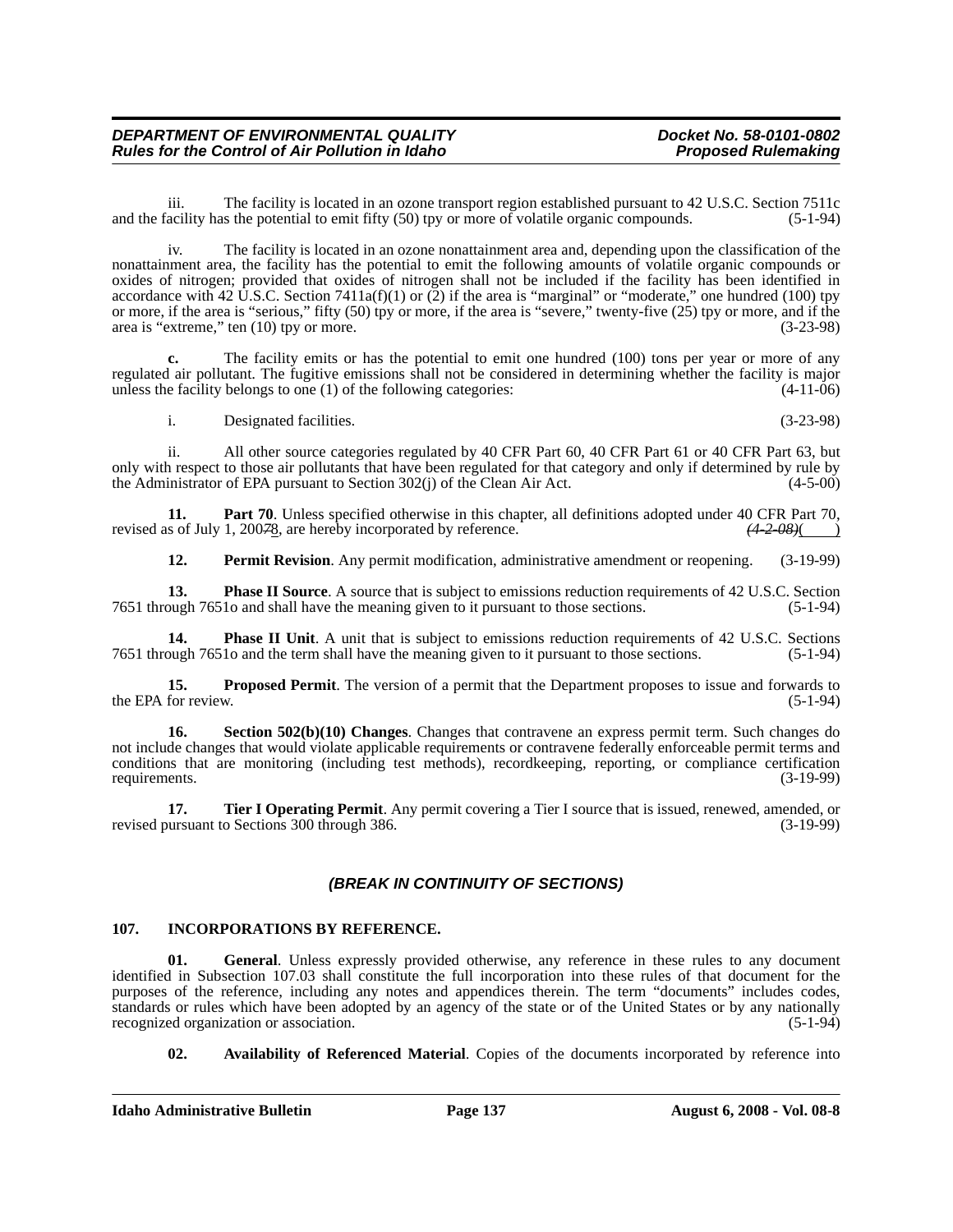## *DEPARTMENT OF ENVIRONMENTAL QUALITY* Department of the Control of Air Pollution in Idaho<br>Rules for the Control of Air Pollution in Idaho *Rules for the Control of Air Pollution in Idaho*

these rules are available at the following locations: (5-1-94) **a.** All federal publications: U.S. Government Printing Office, http://www.gpoaccess.gov/index.html; and (3-20-04) (3-20-04) **b.** All documents herein incorporated by reference: (7-1-97) i. Department of Environmental Quality, 1410 N. Hilton, Boise, Idaho 83706-1255 at (208) 373- 0502. (7-1-97) ii. State Law Library, 451 W. State Street, P.O. Box 83720, Boise, Idaho 83720-0051, (208) 334-3316. (7-1-97) **03. Documents Incorporated by Reference**. The following documents are incorporated by reference into these rules: (5-1-94) **a.** Requirements for Preparation, Adoption, and Submittal of Implementation Plans and Appendix W to Part 51--Guideline on Air Quality Models. 40 CFR Part 51 revised as of July 1, 200<del>7</del>8. The following portions of 40 CFR Part 51 are expressly excluded from any incorporation by reference into these rules:  $(4-2-0.8)($ 40 CFR Part 51 are expressly excluded from any incorporation by reference into these rules: *(4-2-08)*( ) All sections included in 40 CFR Part 51, Subpart P, Protection of Visibility, except that 40 CFR 51.301, 51.304(a), 51.307, and 51.308 are incorporated by reference into these rules; and (3-30-07) ii. Appendix Y to Part 51, Guidelines for BART Determinations Under the Regional Haze Rule. (3-30-07) **b.** National Primary and Secondary Ambient Air Quality Standards, 40 CFR Part 50, revised as of July 1, 200*7*8. *(4-2-08)*( ) **c.** Requirements for Preparation, Adoption, and Submittal of Implementation Plans, Protection of Visibility, 40 CFR 51.301, 51.304(a), 51.307, and 51.308, revised as of July 1, 200*7*8. *(4-2-08)*( ) **d.** Approval and Promulgation of Implementation Plans, 40 CFR Part 52 revised as of July 1, 200*7*8. *(4-2-08)*( ) **e.** Ambient Air Monitoring Reference and Equivalent Methods, 40 CFR Part 53, revised as of July 1,  $\frac{(4-2-0.8)}{(4-2-0.8)}$ 200*7*8. *(4-2-08)*( ) **f.** Ambient Air Quality Surveillance, Quality Assurance Requirements for Prevention of Significant ation (PSD Air Monitoring), 40 CFR Part 58, Appendix B, revised as of July 1, 20078.  $\left(42-0.0676\right)$ Deterioration (PSD Air Monitoring), 40 CFR Part 58, Appendix B, revised as of July 1, 200*7*8. *(4-2-08)*( ) **g.** Standards of Performance for New Stationary Sources, 40 CFR Part 60, revised as of July 1, 200*7*8.  $(4 - 2 - 08)$ **h.** National Emission Standards for Hazardous Air Pollutants, 40 CFR Part 61, revised as of July 1,  $\frac{(4-2-0.8)(1)}{(4-2-0.8)(1)}$ 200*7*8. *(4-2-08)*( ) **i.** National Emission Standards for Hazardous Air Pollutants for Source Categories, 40 CFR Part 63, revised as of July 1, 200*7*8. *(4-2-08)*( ) **j.** Compliance Assurance Monitoring, 40 CFR Part 64, revised as of July 1, 200<del>7</del>8. *(4-2-08)*( **k.** Permits, 40 CFR Part 72, revised as of July 1, 20078. *(4-2-08)*( **l.** Sulfur Dioxide Allowance System, 40 CFR Part 73, revised as of July 1, 200*7*8. *(4-2-08)*( ) **m.** Protection of Stratospheric Ozone, 40 CFR Part 82, revised as of July 1, 20078.  $(4-2-08)($